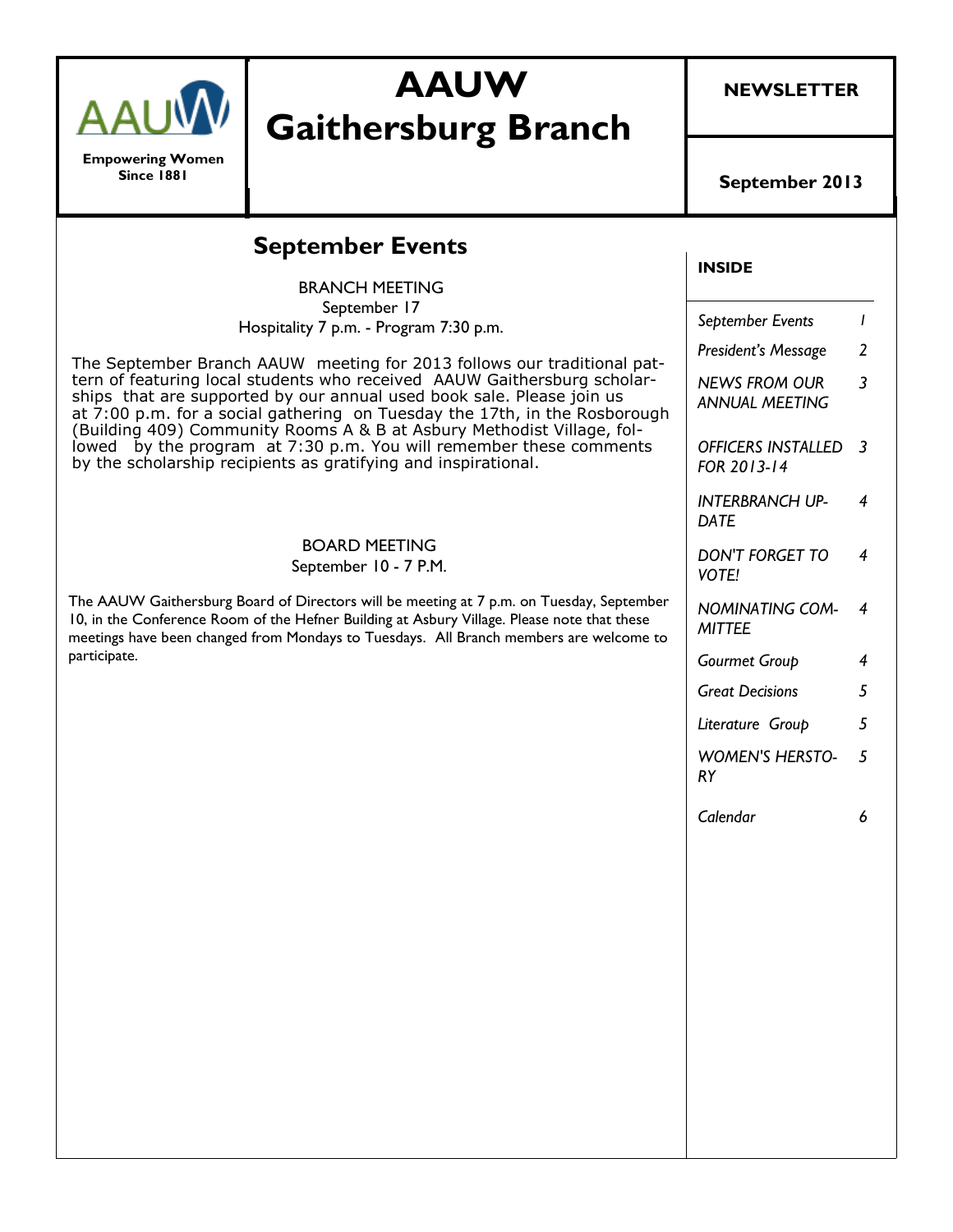## **PRESIDENT'S MESSAGE**

#### *- Mary Wykes*

How fast the summer has flown! Since our wonderful June picnic and planning meeting at Louise Chatlynne's beautiful home in Montgomery Village, I have attended our state planning meeting in Essex on July 13 with Terry Medlar and Sue Woodruff. We had sessions on effectively navigating the new AAUW Web site, directed by members of the AAUW national staff, as well as sessions with our counterparts from other branches and the state officers to discuss ways of implementing our branch duties. It is inspirational to attend state meetings and get to know what other branches are doing to further the AAUW goal of advancing equity for women and girls.

I have met a couple of times with our program vicepresidents, Patsy Marks and Anita Taylor, along with Sue Woodruff, our last year's program VP, to discuss plans for the coming year's programs. They have some exciting speakers and events scheduled, all done in time for Edie Allison to produce the program brochure for our first meeting on September 17 when we will hear from a panel of scholarship recipients. Note that we have changed the time for our Branch meetings to the third Tuesday of the month (rather than the third Monday) in order not to conflict with the Keese School events at Asbury, at which many of our members attend. The exception is for our January and February meetings, which will be on Saturday morning (in case we have winter weather that will make night driving difficult) and our June meeting, which will be our annual picnic and planning meeting.

Marilyn O'Connell, our membership vice president, has been sending gentle reminders to those members who have forgotten to send in their annual membership dues check of \$77 for FY 2013-14, due July 1. We ended last year with 71 paid members and it is our hope that everyone will want to re -join our Branch this year and that many of you will be inviting friends to share in the good things we have planned and to support our mission.

Special thanks go to Carolyn Iverson, who has worked behind the scenes for many years to help get our newsletter mailed to those wishing to have a hard copy, as she turns over this duty to our new corresponding secretary, Jane Carroll, effective with this September issue. We all enjoy the newsletter but often don't think of all the work that goes into getting it into our hands or before our eyes. First, there are those of us who write articles and get them to our editor, Dorothy Camara by 6 p. m. on the 20th of each month. After she carefully checks for errors, she forwards the articles to our newsletter producer, Qing Jiang, who has done such a fabulous job of composing the letter for so many years. (She has promised me she will come to the September meeting so we can recognize and personally thank her.) Qing then sends the layout to

the printer. Jane Carroll will pick up the hard copies and put the labels on (which Maria Roberts produces), stamp them and get them to the post office. Louise Chatlynne will continue to receive the newsletter electronically and e-mail it to those members



who wish to receive it via that medium. So you see, many of our members are involved producing what most of us just take for granted each month but look forward to reading.

I hope you all have received this week the August 2013 AAUW Mission & Action E-Newsletter. It was filled with interesting articles about what AAUW is accomplishing and other items with which they are concerned. A couple of things that I thought were of interest: AAUW was one of a very few charities awarded the coveted Four Star Charity rating for the third year in a row by the Charity Navigator, showing that AAUW efficiently uses your donations to achieve our mission of advancing equity for women and girls.

Also, for those of you looking for some adventure and travel, there are still a few openings in an upcoming trip to India in November that will explore the impact of AAUW's fellowships and grants on women globally. There is also a trip planned to Cuba later in the year.

The Women's Power Conference will be held at the Marriott Conference Center in Bethesda on August 29 and, again, AAUW will be one of the organizations participating. Sue Woodruff, Marilyn O'Connell, and I will be at the AAUW table for part of the day. Last year we recruited several new members at this event. It is inspiring to see all the women-owned businesses represented and to attend the seminars.

The Board voted last year to purchase a new hand -held audio system and asked Sue Woodruff to have her husband, who is an engineer, research and recommend something that might be suitable. She is hoping to have the new system available for use at the September meeting. We will have a 30-day trial period, so be sure to consider how it works for you when you are at the meeting. Thanks to Sue and Don for taking care of this!

I hope you are all having a great summer and that I will see you at our September meeting, if not before. It is my hope that this year will be one of our best ever with our Branch growing and friendships strengthening. As President, I am always open to suggestions, ideas, and ways you as members want to participate. One of the best ways for us to grow is for each of you to invite a friend to a meeting and ask them to join.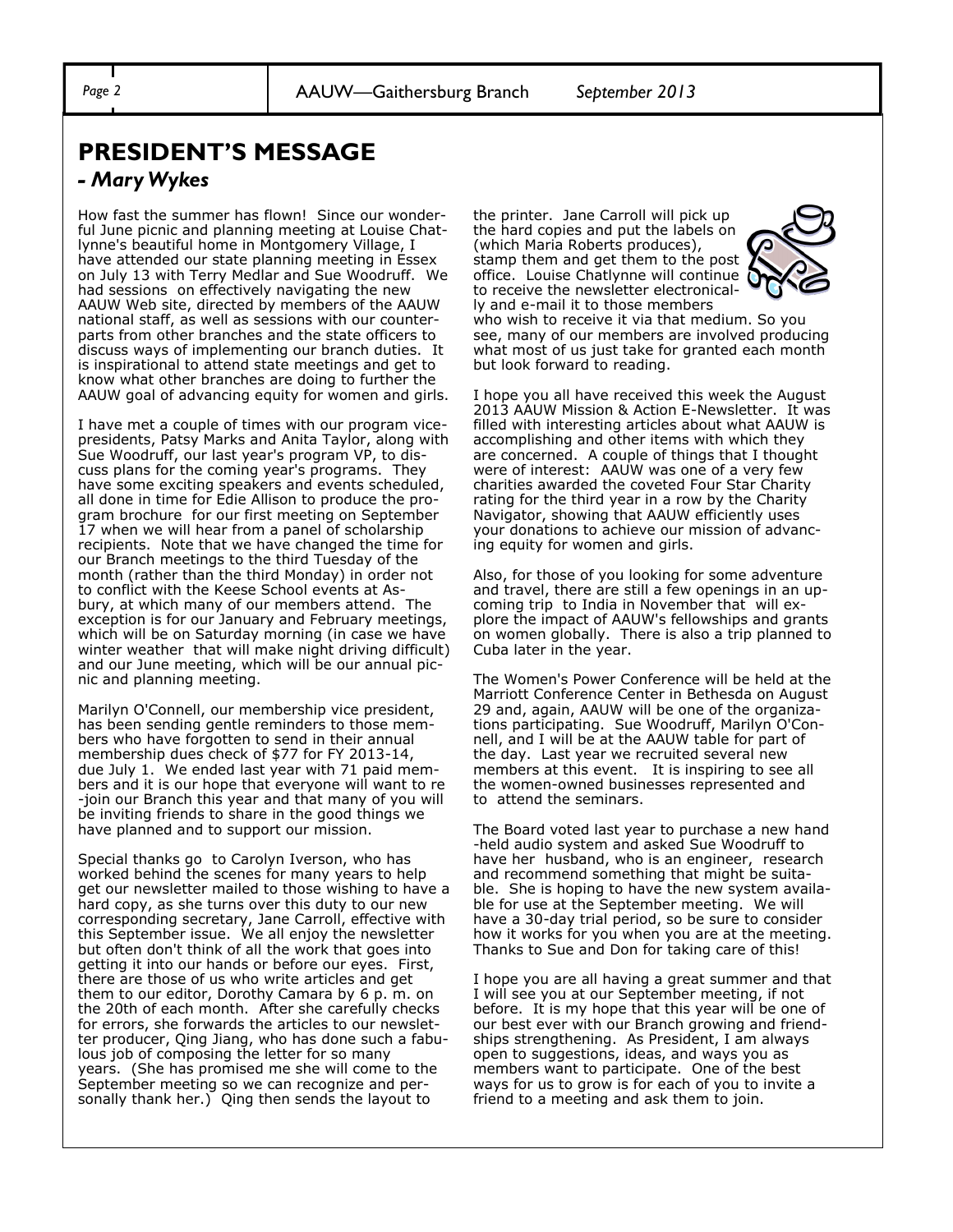#### **NEWS FROM OUR ANNUAL MEETING -** *Dorothy Camara, Recording Secretary*

We had a grand annual meeting and picnic on June 22 at Louise Chatlynne's home. And we owe a lot of thanks to Louise for her gracious hospitality.

At the meeting Mary Wykes, then copresident and now president, announced the names of the 2012-13 AAUW Fund Honorees, Marilyn Leist, Terry Medlar, and Sue Woodruff. Marilyn stepped in as treasurer last year upon the resignation of the former treasurer. She also arranged the venue for our successful anniversary celebration luncheon. Terry Medlar took on the treasurer's job when Marilyn's work responsibilities precluded her from continuing; then Terry did a tremendous job in reorganizing

the files for the change to a different bank. Sue did a fantastic job carrying out our past year's program, including planning and organizing the anniversary celebration luncheon.

Assistant Treasurer for the Book Sale Anita Taylor reported that the net income from the book sale was \$12,031.51. Liz Hessel, who chairs all the book sales activities and carefully follows scholarship and grants operations, recommended, and the membership approved, the following disbursals from these receipts, as well as from receipts from other sales of books:

Scholarships to Montgomery College amounting to \$5,000, and to the Universities at Shady Grove \$2,500. A new grant this year in the amount of \$500 for Sisters, a mentoring project at Gaithersburg High School. We will hold \$3,000 for Goals for Girls for when they start up again. In appreciation of our use



of the Asbury facilities, we will give \$750 to the Asbury Benevolent Fund. There will be \$1,200 available for three students to attend the National Conference for College Women Student Leaders. This conference encourages and teaches young women to be successful leaders. In support of national's AAUW Funds, we will give \$1,500 each to American Fellowships and Selected Professions Fellowships, and \$1,000 to the Legal Advocacy Fund. American Fellowships support women scholars completing doctoral dissertations, conducting postdoctoral research, or finishing research for publication. The Selected Professions Fellowships provide opportunities for women to pursue graduate and first-professional degrees in designated fields where women traditionally have been underrepresented. The Legal Advocacy Fund promotes equity for women in higher education and the workplace through legal case support and outreach projects.

We ended our year with 67 members. Compare this with 55 the previous year!

## **OFFICERS INSTALLED FOR 2013-14**

Pat Stocker, president for AAUW of Maryland, officiated at the installation of officers for the 2013-14 year. Presenting a rose and a pen to each, Pat took the pledge from each officer to carry out their respective duties Mary Wykes, the previous year's co-president, was installed as president. Patsy Marks and Anita Taylor are the new co-vice presidents for program. Marilyn O'Connell continues as vice president for membership. Terry Medlar, who has been acting treasurer, now assumes the office of treasurer. Dorothy Camara continues as recording secretary. The new corresponding secretary is Jane Carroll.

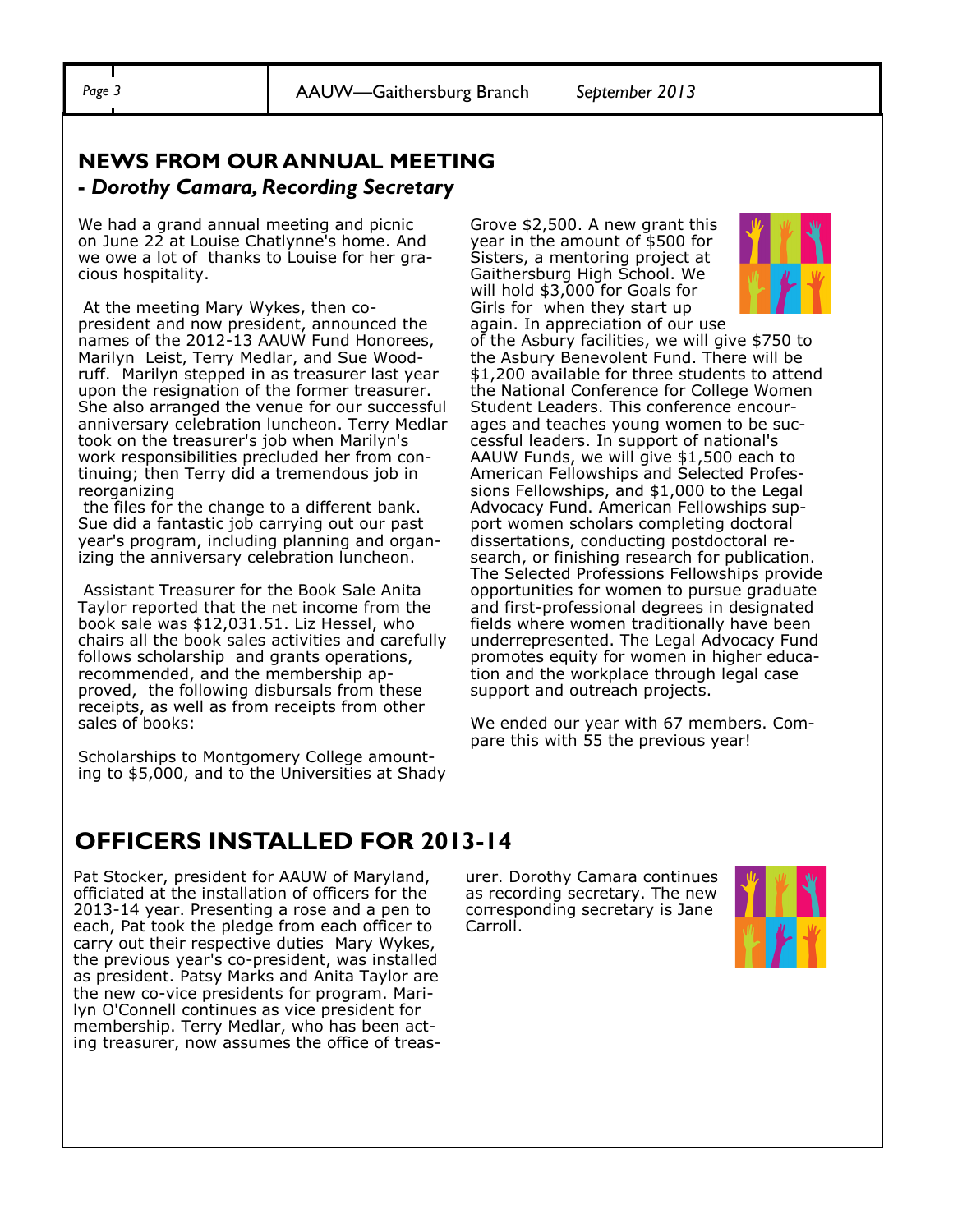*Page 4* AAUW—Gaithersburg Branch *September 2013*

#### **INTERBRANCH UPDATE -** *Louise Chatlynne, Interbranch Representative*

Anita Rosen, from the Kensington-Rockville Branch, announced that they will have a luncheon as their kick-off meeting to be held at Ingelside at King Farm to which all Montgomery County branches are invited. The film, "Miss Representation," will be shown, followed by a discussion. The price of the buffet is \$15, the program is free.

The meeting will be on Saturday, September 28, at 12:30 (1:30 if you come for the program only). Ingleside is located at 701 King Farm Boulevard, Rockville. For the buffet, send a \$15 check to Margaret Schweitzer, 701 King Farm Boulevard, Apartment 204, Rockville MD 20850 by September 24. If you have questions, contact Margaret at 301-355- 5351 or margaret2546@comcast.net.

# **DON'T FORGET TO VOTE!**

November 5 is election day for the City of Gaithersburg mayor and two council members.

You can get information on the candidates by attending the Asbury Democratic Club meeting on Friday, September 20, at 2 p.m. at Par-

## **NOMINATING COMMITTEE**

The following members have agreed to be on the Nominating Committee for next year: Anna Fraker, chairperson; Maria Roberts and Jean Hirsch. Nominations are to be announced at the March meeting, voted on at the April meeting, and installed at the May Branch meeting. The committee is always

### **Gourmet Group** *- Madeleine Martzloff*

The first AAUW Gaithersburg Gourmet dinner will be held on September 21 at 7:00 p.m. at Jean and Roland Hirsch's home at 7:00 p.m. The theme for the evening will be "A Night in Vienna," with foods that are Viennese and a possible slide show of pictures from Jean and Roland Hirsch's trip to Vienna, Austria, and Slovakia this summer. Please conMontgomery Interbranch held a meeting on July 31, 2013. It was decided to continue to support the Sonya Kovalevsky program at Montgomery College. Also, in addition to sponsoring the Women's Legislative Briefing this year,



we will volunteer to work at reception or be hostesses at the event. Kensington-Rockville is also planning several meetings at Montgomery College which will also be open to other Montgomery College branches.

ker Hall, Asbury Village. The Democratic Club plans to have all candidates present. Parker Hall is in the 405 building, Apartment Center, lower level.



happy to have volunteers interested in the offices, which are President, Vice President for Program, Vice President for Membership, Treasurer, Recording Secretary and Corresponding Secretary.



tact Jean and Roland and let them know you will be attending and if you would like to help by preparing a dish to bring! See you on September 21!

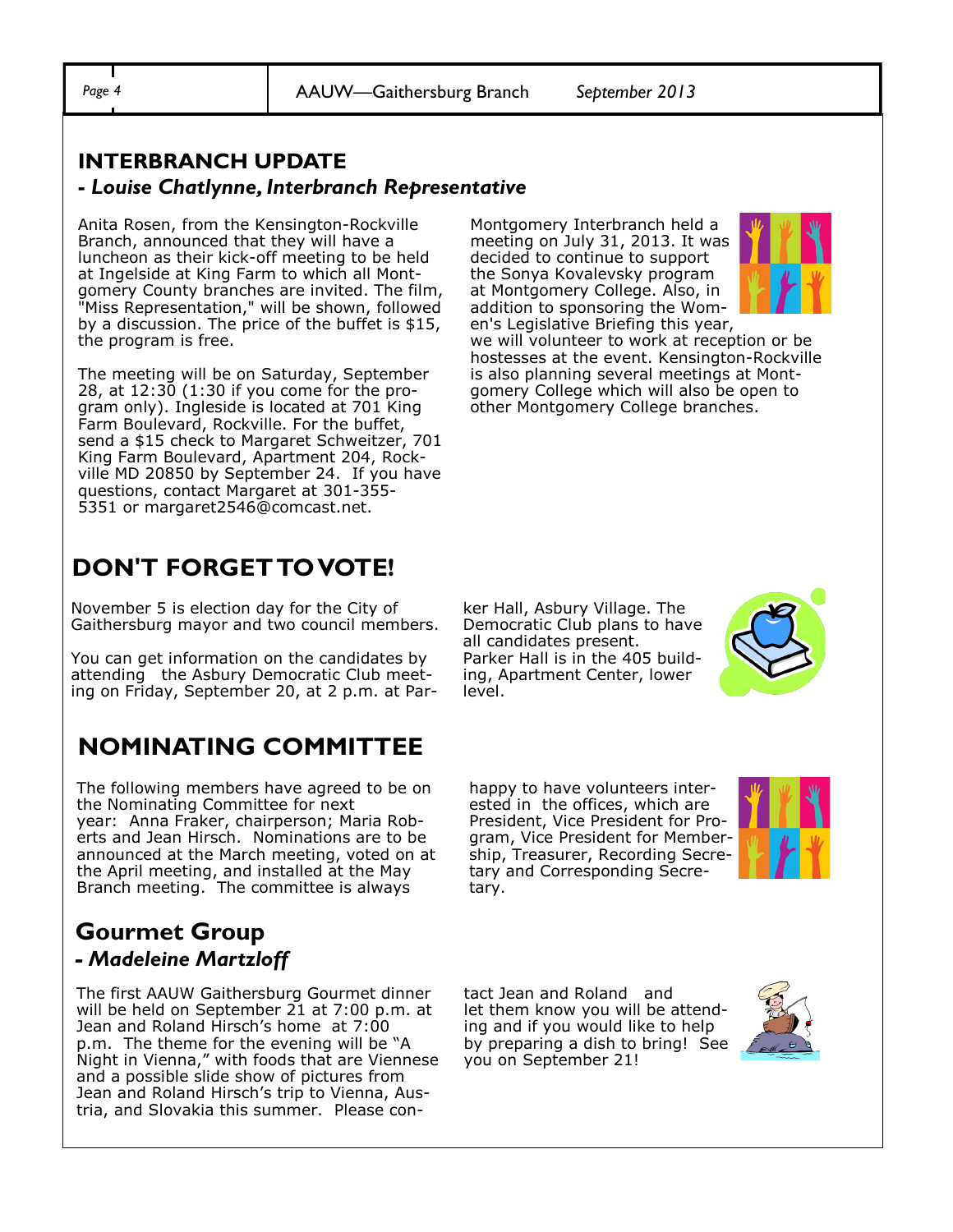home.

## **GREAT DECISIONS**

#### *- Vivian Otto, Coordinator*

The Great Decisions Group will meet at Jean Kosow's apartment at Asbury on September 24 at 7 p.m., with Dorothy Camara leading the discussion on "Iran and the  $\overline{U}.S$ : Three Decades of Futility." The U.S. and Iran have been at a political impasse for years. We will discuss the

#### **Literature Group -** *Bea Carasso, Coordinator*



This year's first meeting of the Literature Group will be on Saturday, September 28, at 10 a.m.

The meeting will be at Bea Carasso's

#### **WOMEN'S HERSTORY** *- Anita Taylor, Coordinator*

Over the past few years the Her-Story group has approached our goal of learning about the lives of women "who came before" in a variety of ways. We've shared reading and discussing specific books; we've made individual reports about women or times in which they lived; we've even done a few local field trips.

For 2013-2014 we decided to use the individual report, with each of us at some time during the year being responsible to use 20 minutes or so to introduce a woman of some accomplishment to the group, having a couple such introductions in a typical meeting. Whom to introduce is up to the introducer.

The only criteria we set for choosing a person you tell the rest of us about are that she (a) have substantial accomplishment; (b) be deceased--on the theory that the living aren't done yet; (c) have accomplished more than being married to a man of note; that (d) she be more than a great artist or entertainer.

We acknowledge the fuzzy boundaries of the last two elements. We know that having made great art reorigins of that impasse, events that heightened it, and whether there is hope for an easing of tensions.

We welcome others to join the dozen of us who attend.



AAUW Gaithersburg Branch http://gaithersburgmd.aauw.net

*President Mary Wykes*

*Co-Vice Presidents for Programs Patsy Marks* 

*Anita Taylor*

*Vice President for Membership Marilyn O'Connell*

*Acting Treasurer Terry Medlar* 

*Recording Secretary Dorothy Camara*

*Corresponding Secretary Jane Carroll* 

*Newsletter Editor Qing Jiang*

flects accomplishment; and that it is difficult really to distinguish between art that lasts (such as that of Artemisia Gentileschi) and art that is more

ephemeral (as that of Annie Oakley). We also know that marrying a man of note can give a woman the platform from which to enjoy comfort and ease, or that wealth can help find ways to improve the lives of others or build major outcomes (e.g., Lady Bird and highway beautification).

Hence, when we make our choices, our passion for being sure others know about the woman in question should be our guide. We look forward to another year of fun learning.

On September 18 we meet at Park View, , Asbury Methodist Village, at 2:30 p.m. For directions, contact group organizer, Anita Taylor.